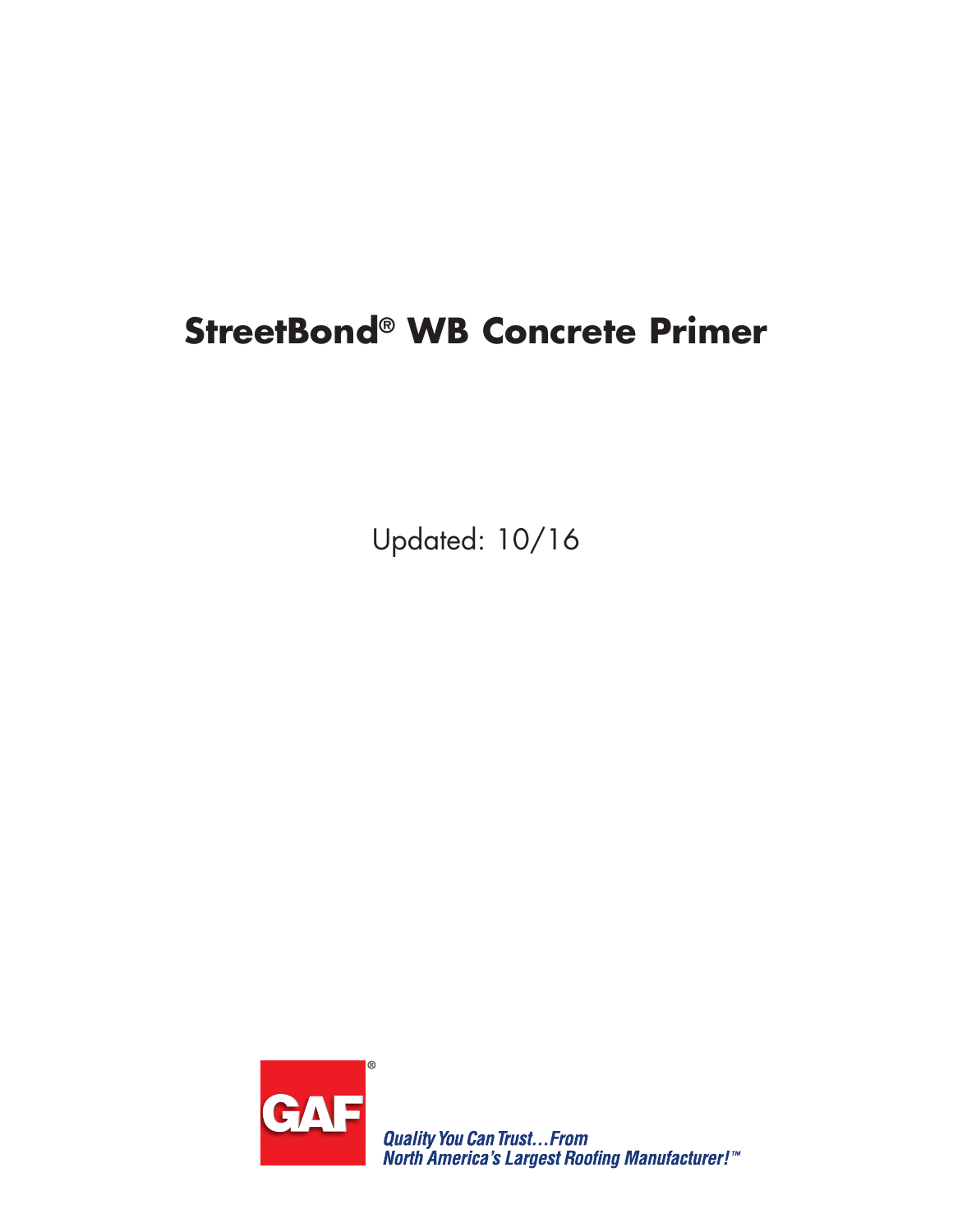



## **WB Concrete Primer**

 *Product Data Sheet*



#### **PRODUCT DESCRIPTION**

**StreetBond® WB Concrete Primer** is a clear, singlecomponent epoxy primer specifically designed to increase the bond of **StreetBond®** coatings to concrete surfaces. **WB Concrete Primer** protects against destructive salts, oils, solvents, and gasoline. Its low viscosity allows it to penetrate into the surface, creating a tenacious physical and chemical bond. It also helps to solidify punky or chalky surfaces. **StreetBond®** coatings applied on concrete over **WB Concrete Primer** will handle expected traffic volumes as if applied on regular asphalt.

#### **PACKAGING & SHELF LIFE**

1-gallon (3.8 liter) can 5-gallon (18.9 liter) pail

Shelf life: 12 months from date of manufacture in unopened containers, if stored properly in a clean and well-ventilated area at 40°F – 90°F (4°C – 32.2°C). Storage outside this temperature range may shorten shelf life. Keep containers covered when not in use. Do not allow material to freeze.

*GAF Liquid-Applied October 2016, supercedes January 2016*

### **BASIC USES & ADVANTAGES**

**StreetBond**® **WB Concrete Primer** is designed to enhance the adhesion of **StreetBond**® coatings to new, aged, and patched concrete surfaces. **WB Concrete Primer** is used in the surface preparation for concrete parking lots, crosswalks, driveways, pathways, level and raised medians, and entryways. Additionally, it can be used on asphalt in cases where adhesion issues have been previously seen.

#### **PHYSICAL PROPERTIES**

| $\texttt{STRFFFBOND}^{\textcircled{\tiny{\textcirc}}}$ wb concrete primer |                                 |
|---------------------------------------------------------------------------|---------------------------------|
| <b>Volume Solids</b>                                                      | 10.6% ± 1% [ASTM D2697]         |
| <b>Weight Solids</b>                                                      | 10.4% ± 1% [ASTM D2369]         |
| <b>VOC</b> (calculated)                                                   | $< 90$ g/L                      |
| <b>Freeze Point</b>                                                       | $32^{\circ}$ F (0 $^{\circ}$ C) |

#### **APPLICATION INSTRUCTIONS**

**Substrate Preparation:** All surfaces must be clean and free of any dirt, oil, grease, soapy films, surface chemicals, or other foreign contaminants. Slightly damp surfaces will not affect the performance of **StreetBond® WB Concrete Primer**, provided there is no standing water or frost. New concrete should be water-cured in lieu of using a curing compound and should be cured for at least 28 days. Any form of curing compound or release agent on any surface to be sealed with **WB Concrete Primer** must be completely removed, along with any laitance.

If concrete is badly spalled, restore surface to a reasonable condition using cementitious patching or resurfacing compound. New concrete that has been previously cured with a curing compound, or concrete that has been smooth trowelled, shall be cleaned and etched with 10% Muriatic Acid solution. Wash with a biodegradable cleaner and follow with a generous rinse of clean water.

Existing stable concrete must be cleaned with a biodegradable chemical cleaner and water. Cleaning shall be accomplished using mechanical scrubbers. Rinse thoroughly with fresh water to remove all traces of the chemical cleaner. If general cleaning is not adequate, then surfaces should be cleaned and etched as recommended for new concrete.

**Mixing:** Stir material prior to application. **WB Concrete Primer** may be reduced with water, up to 3% by volume, for increased penetration over dense substrates. Do not open containers until ready to use the material.

**Application: WB Concrete Primer** may be applied by brush, roller, or sprayer. A low-pressure sprayer can

#### **Advantages:**

- Easy to clean up
- Low odor
- Versatile... Can be applied by roller, brush, or sprayer

| <b>Application</b> | $+50^{\circ}$ F to 105°F (Ambient) |
|--------------------|------------------------------------|
| <b>Temperature</b> | $(10^{\circ}$ C to $40^{\circ}$ C) |
| <b>Drying Time</b> | 30 min at 75°F (24°C)              |
| (Touch Dry)        | and 40% humidity [ASTM D5895]      |

be used to apply **WB Concrete Primer** to the concrete surface, followed by backrolling. Coverage rates are approximately  $0.3 - 0.4$  gallons/100 ft<sup>2</sup> (1.4 – 2 L/10 m<sup>2</sup>), applied as a single thin layer. Coverage rates will vary depending on surface porosity.

**Spray Instructions:** For large projects, airless spray is the preferred method. Any airless spray equipment capable of 1,000 psi (6,980 kPa) and ½ gallon per minute (1.9 L/minute) delivery can be used. A reversible, self-cleaning spray tip with an orifice size of 0.015" – 0.027" (0.4 – 0.7 mm) and minimum 40° fan angle is recommended. Before spraying, flush equipment with clean water to prevent contamination.

Do not allow the product to puddle or glaze over the top of the substrate. Allow to dry properly before applying **StreetBond®** coating. Failure to do so can result in coating failure. Surface may be slightly tacky, but must not transfer residue to hands or feet. **WB Concrete Primer** must be top coated within 48 hours for optimum bonding results.

In warm conditions with direct sunlight, allow  $2 - 4$  hours to dry. In cool shaded conditions, allow to dry for 24 hours.

**For Application Questions:** Contact GAF Technical Services at 1-800-766-3411 or visit gaf.com.

**Applicable Standards:** ASTM D2697, ASTM D2369, ASTM D5895